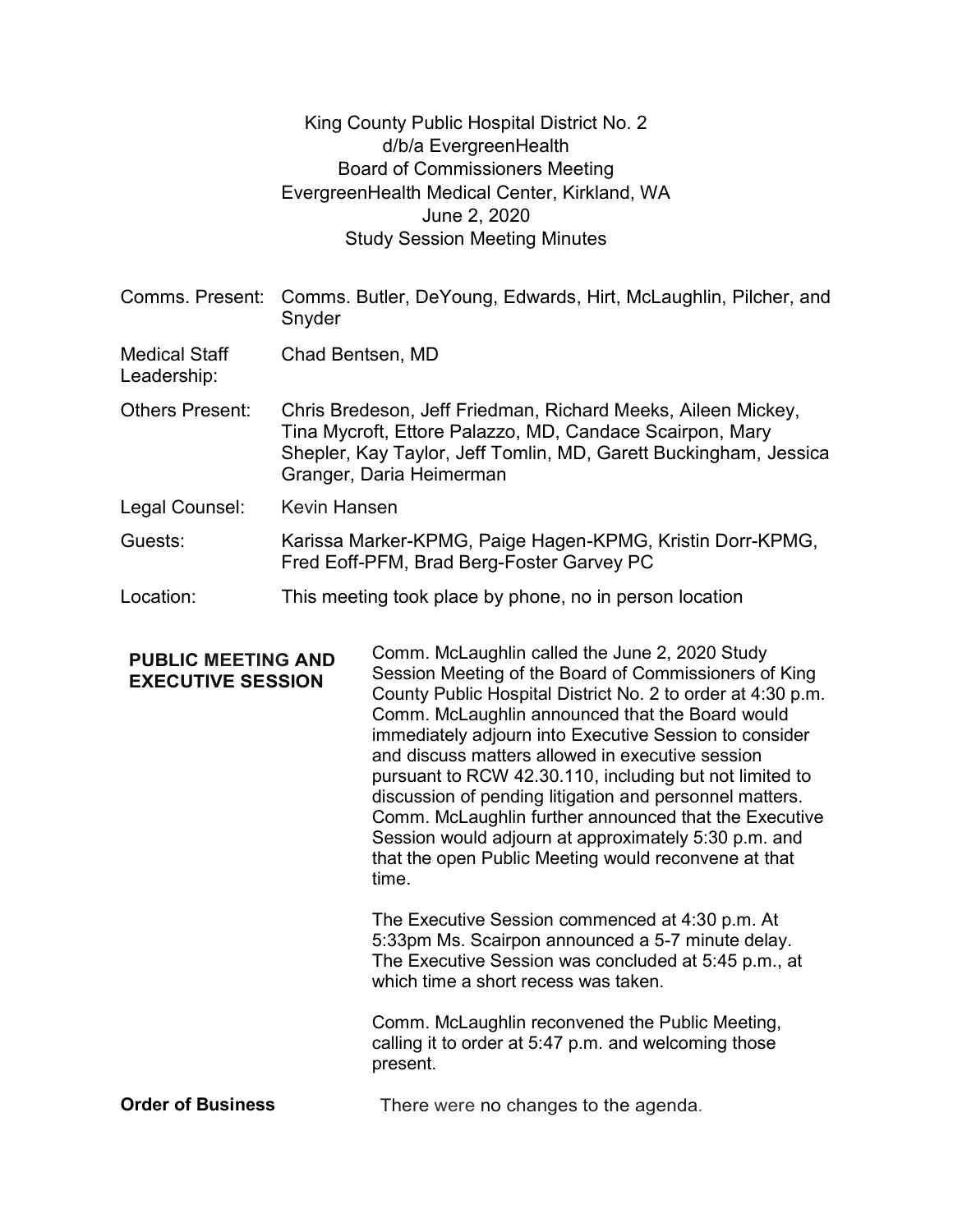## Discussion Items for Proposed Action on June 16, 2020

| <b>Annual Financial Audit</b>                                                                                     | Tina Mycroft, CFO, welcomed the team from KPMG<br>including Karissa Marker, Paige Hagen and Kristin Dorr.<br>The KPMG team provided an overview of the audit results<br>and noted that we are waiting on approval of EHM audit<br>before approving this audit. The KPMG report included<br>an overview of the significant results, significant risks,<br>etc., and noted it was a very clean and smooth process<br>even despite moving to a fully remote audit process. Ms.<br>Marker noted there is an adjustment to the legal reserves<br>due to pending litigation. The team responded to<br>questions from the Board throughout. |
|-------------------------------------------------------------------------------------------------------------------|--------------------------------------------------------------------------------------------------------------------------------------------------------------------------------------------------------------------------------------------------------------------------------------------------------------------------------------------------------------------------------------------------------------------------------------------------------------------------------------------------------------------------------------------------------------------------------------------------------------------------------------|
| <b>2020 Financial Forecast</b><br><b>Update with Interfund Loan</b><br>& Line of Credit<br><b>Recommendations</b> | Ms. Mycroft provided a COVID-19 update which included<br>EH surgery and ED reforecast, EH business resumption<br>risks/unknowns, recovery funding status, and estimated<br>COVID-19 costs.                                                                                                                                                                                                                                                                                                                                                                                                                                           |
|                                                                                                                   | Additionally, Ms. Mycroft presented a financial update<br>which included a review of previous forecasts, EH<br>forecast – best case economic scenario, EH cash flow<br>assumptions, EH days cash on hand without funding<br>sources, EH days cash on hand - economic scenarios,<br>interfund loan on project fund, summarized cash flow<br>forecast - FMC/MFP2, and summary of key terms and<br>debt service schedule. Ms. Mycroft also reviewed the EH<br>line of credit responses, terms and the process of<br>obtaining them. Ms. Mycroft responded to questions from<br>the Board throughout.                                    |
| <b>2020 Quality and Absolute</b><br><b>Safety Plan</b>                                                            | Ettore Palazzo, MD, Chief Medical & Quality Officer,<br>presented the 2020 Quality & Absolute Safety Plan<br>including the purpose, objectives, 2020 goals, scope,<br>responsibilities and structure, and performance<br>improvement methodology. Dr. Palazzo responded to<br>questions from the Board throughout the presentation.                                                                                                                                                                                                                                                                                                  |
| <b>Construction Change</b><br><b>Order Policy Change</b>                                                          | Jeff Friedman, Vice President of Operations, presented a<br>summary of the changes to the Construction Change<br>Order Policy which include clarifying titles of committee<br>members, allowing the committee to conduct work<br>electronically, increasing approval limits, moving it from a<br>Board policy to an Administrative policy, etc. Mr.<br>Friedman responded to questions from the Board<br>throughout the presentation.                                                                                                                                                                                                |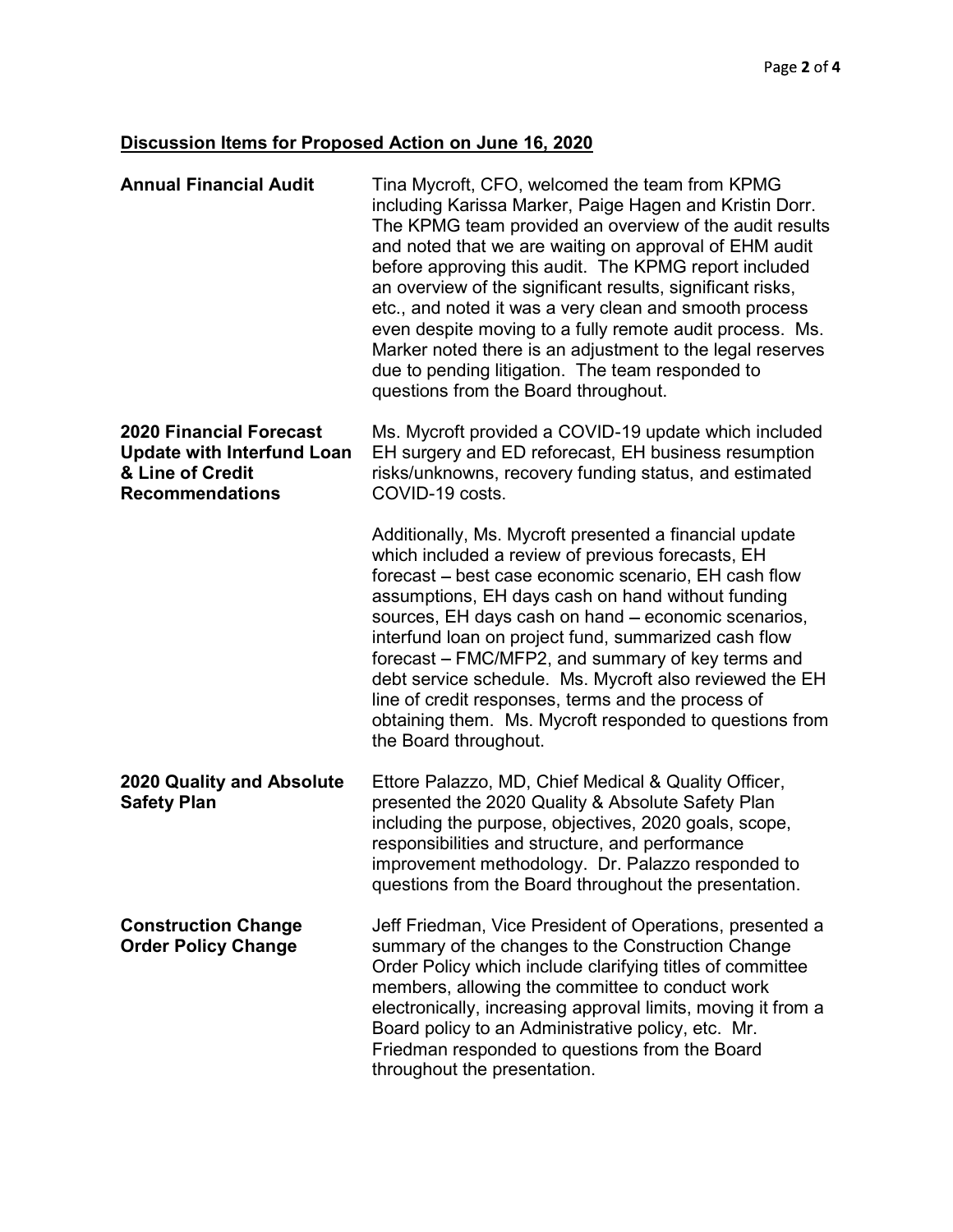|                                                                                      | Page 3 of 4                                                                                                                                                                                                                                                                                                                                                                                                                                                                                                           |
|--------------------------------------------------------------------------------------|-----------------------------------------------------------------------------------------------------------------------------------------------------------------------------------------------------------------------------------------------------------------------------------------------------------------------------------------------------------------------------------------------------------------------------------------------------------------------------------------------------------------------|
| <b>Small Works Roster Policy</b><br>Change                                           | Garett Buckingham, Director of Design & Construction<br>Management, presented a summary of the Small Works<br>Roster Policy change request which includes increasing<br>the allowable limits as a result of a 2019 legislative<br>change and allowing the limits to change as the RCW<br>amounts change. Mr. Buckingham responded to<br>questions from the Board throughout.                                                                                                                                          |
| <b>Memo HVAC Modifications</b><br>for Negative Pressurization<br><b>Change Order</b> | Mr. Buckingham presented a memo regarding HVAC<br>Modifications for Negative Pressurization Change Order,<br>indicating that this would give the new CCU unit the ability<br>to easily change to negative flow rooms in the event of a<br>pandemic. He reviewed the changes that would be<br>required to make this change and the cost of the work.<br>Mr. Buckingham responded to questions from the Board<br>throughout.                                                                                            |
| <b>Reports</b>                                                                       |                                                                                                                                                                                                                                                                                                                                                                                                                                                                                                                       |
| <b>Medical Staff Update</b>                                                          | Dr. Bentsen said that it's nice to be getting back to routine<br>and necessary tasks, and things are going smoothly.                                                                                                                                                                                                                                                                                                                                                                                                  |
| <b>CEO/Administrative Update</b>                                                     | Dr. Tomlin reviewed the following topics<br>Upcoming leadership retreat<br>٠<br>Protest impacts on the district<br>$\bullet$<br>Updates on thanking our community for their<br>support<br>• CIO hiring progress<br>Summary of written report<br>$\bullet$<br>Dr. Tomlin responded to questions from the Board<br>throughout.<br>Comm. McLaughlin - I'd like to acknowledge the passing<br>of Kurt Julian, RN and on behalf of the Board, I'd like to<br>send our condolences to his family, friends and<br>coworkers. |
| <b>Adjourn</b>                                                                       | The June 2, 2020 meeting of the Board of<br><b>Commissioners for King County Public Hospital District</b><br>No. 2 was adjourned at 7:30 p.m.                                                                                                                                                                                                                                                                                                                                                                         |

## ATTEST:

Minerva Butler, Secretary/Commissioner

Minerva Butler, Secretary/Commissioner Jun 17, 2020 2:06 PM PDT